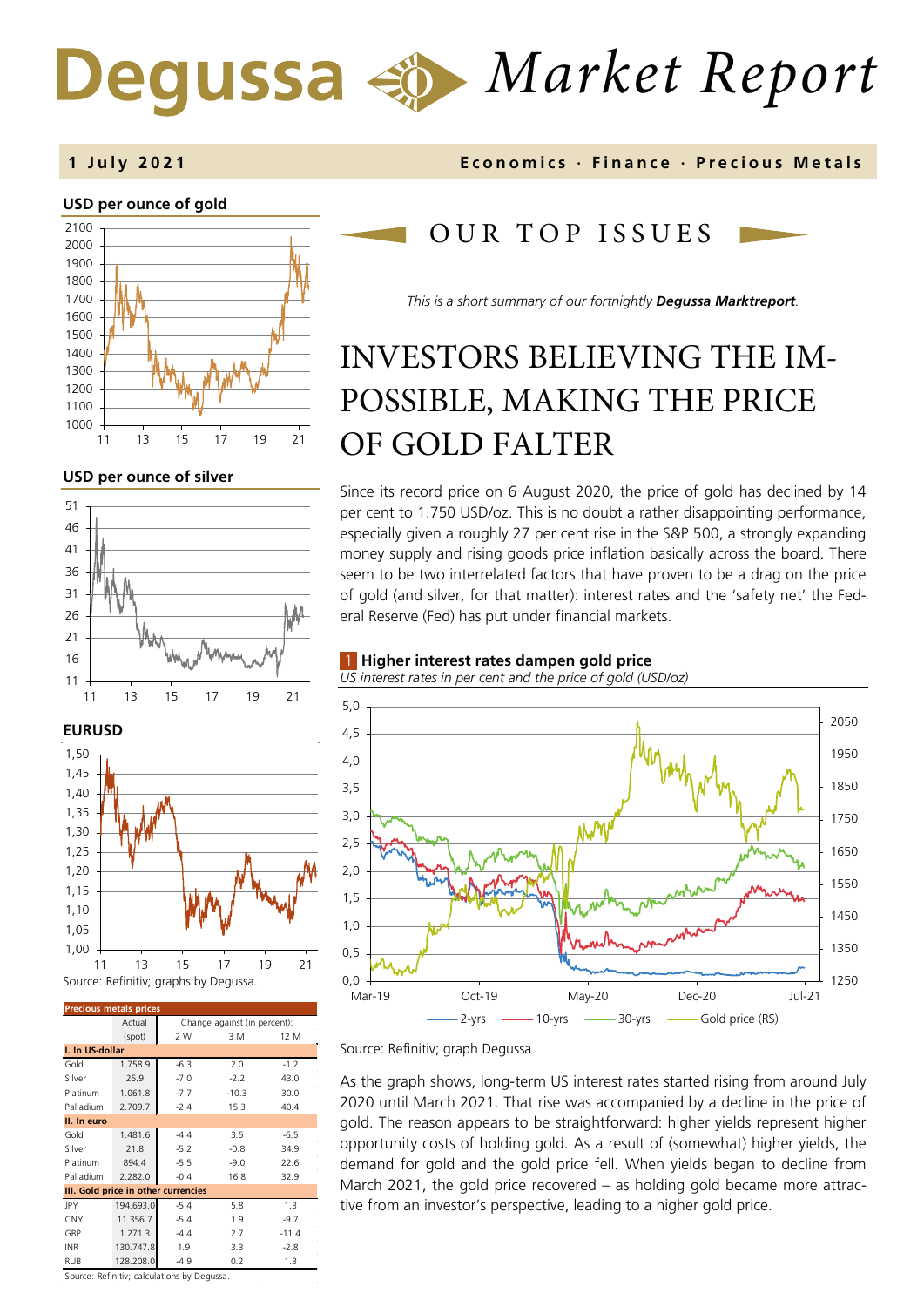### $2 \qquad \qquad$  1 July 2021

#### **Precious metal prices in the last six years (USD/oz)**



When Fed chairman Jerome J. Powell announced on 16 June 2021 that the central bank could bring forward its first interest rate hikes from 2024 to 2023, US yields moved up again. But only a little. For instance, the 2-year yield rose to 0.26 per cent from previously 0.165 per cent. However, the yield rise was enough to discourage those investors how had bet on a continuation, if not an intensification, of the Fed's inflationary policy. The outlook of the Fed tightening policy (in two years!) sent the gold price southwards.

Is it likely that the Fed will really tighten monetary policy? To answer this question, we have to turn our attention to the Fed's 'safety net'. It is 'invisible', but it is real: The Fed has given the financial markets – explicitly or implicitly – the promise to ward off any new crisis and to prop up the system by issuing any amount of credit and money deemed necessary. This has lowered investor risk aversion. As a result, investors take additional risks in stock, bond, and housing markets and require relatively low risk compensation.

At the same time, investors' inflation expectations have remained relatively subdued – despite the latest very strong spikes in many commodity, producer, and consumer goods prices. In fact, there are little signs that suggest investors are on the verge of fleeing fiat currencies; or that they are losing confidence in central banks' willingness and ability to preserve the purchasing power of their fiat currencies. In other words: investors believe that central banks will be able to do the impossible.

Doing the impossible is, however, impossible. Central banks can, of course, fend off yet another credit crisis by issuing new money. They can also preserve the purchasing power of money by stopping printing up ever greater amounts of money – which would then lead to the collapse of the fiat currency system. However, over time, central banks cannot achieve both of these goals. The price movement in financial markets, however, suggests that investors continue to put a great deal of trust into the omnipotence of central banks.

To cut a long story short, we believe that the current pricing of gold does not adequately reflect the true risks investors face in this economic and monetary system, risks that will sooner or later be taken into account in investors' risk assessment. It is hard to say where the price of gold will be trading in the short term (that is in the next months and quarters), but I am pretty confident that it will be much higher in the medium- to long-term, that is, in one to two years. So for long-term investors, the current gold price is something of a bargain.

Source: Refinitiv; graphs by Degussa.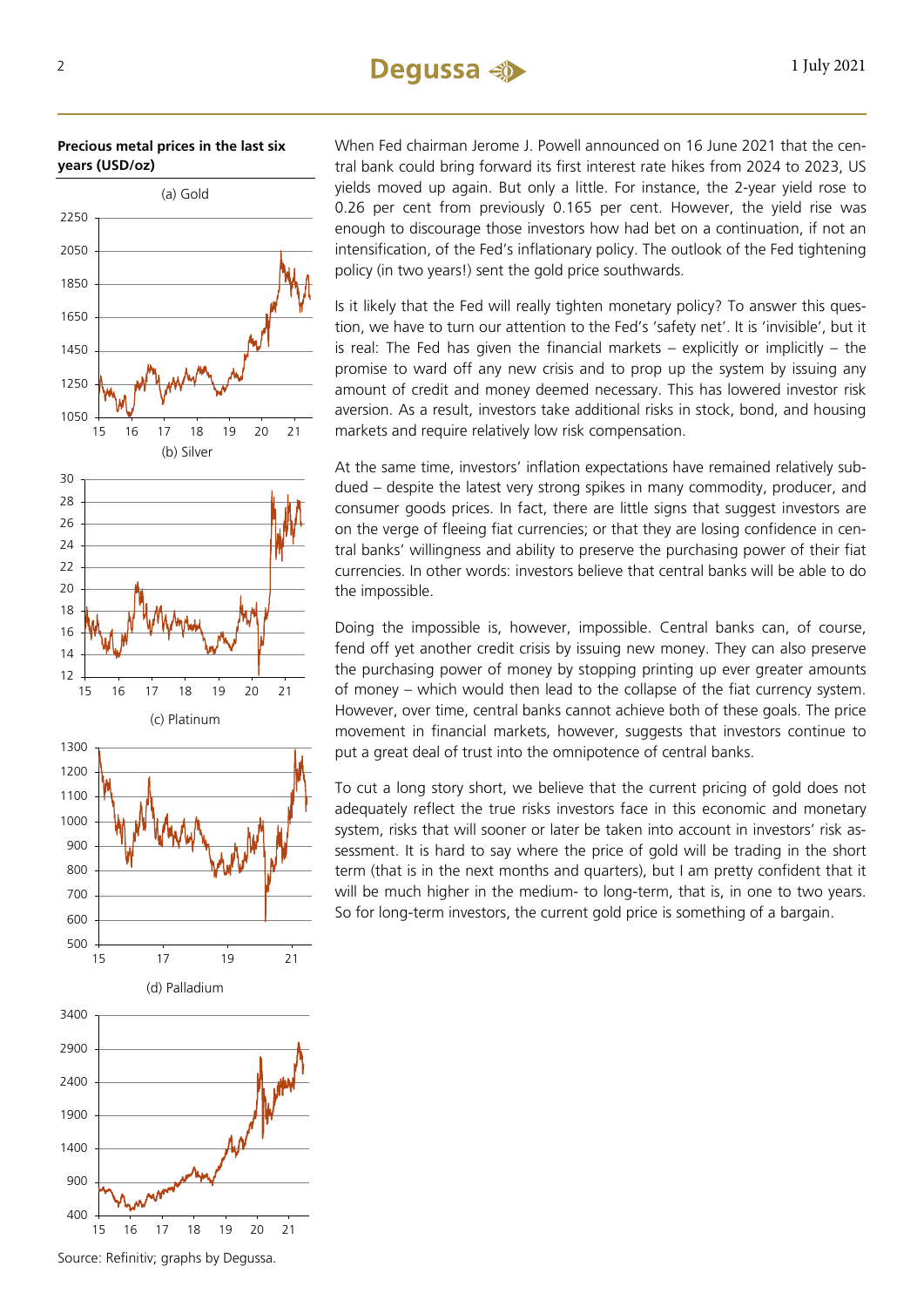# PRECIOUS METALS PRICES

**In US-Dollar per ounce**

|                             | Gold   |        | <b>Silver</b> |      | Platinum |        | Palladium |        |  |
|-----------------------------|--------|--------|---------------|------|----------|--------|-----------|--------|--|
| I. Actual                   | 1758.8 |        | 25.9          |      | 1061.4   |        | 2708.6    |        |  |
| II. Gliding averages        |        |        |               |      |          |        |           |        |  |
| 10 days                     |        | 1786.2 |               | 26.2 |          | 1086.3 |           | 2633.1 |  |
| 20 days                     |        | 1835.3 |               | 27.0 |          | 1124.2 |           | 2716.7 |  |
| 50 days                     |        | 1834.6 |               | 27.1 |          | 1177.9 |           | 2815.7 |  |
| 100 days                    |        | 1791.7 |               | 26.6 |          | 1191.3 |           | 2663.5 |  |
| 200 days                    | 1831.4 |        | 25.7          |      | 1085.5   |        | 2503.6    |        |  |
|                             |        |        |               |      |          |        |           |        |  |
| III. Estimates for end 2021 | 2448   |        | 47            |      | 1272     |        | 2710      |        |  |
| (1)                         | 39     |        | 82            |      | 20       |        | 0         |        |  |
| <b>Band width</b>           | Low    | High   | Low           | High | Low      | High   | Low       | High   |  |
|                             | 1750   | 2684   | 23.0          | 55.1 | 950      | 1472   | 2280      | 2910   |  |
| (1)                         | $-1$   | 53     | $-11$         | 113  | $-10$    | 39     | $-16$     | 7      |  |
| V. Annual averages          |        |        |               |      |          |        |           |        |  |
| 2018                        | 1253   |        | 17.1          |      | 947      |        | 857       |        |  |
| 2019                        | 1268   |        | 15.8          |      | 880      |        | 1019      |        |  |
| 2020                        | 1382   |        | 16.1          |      | 862      |        | 1511      |        |  |

#### **In Euro per ounce**

|                                            | Gold<br><b>Silver</b> |                      | <b>Platinum</b>      |                     | Palladium           |                    |                      |                                |  |
|--------------------------------------------|-----------------------|----------------------|----------------------|---------------------|---------------------|--------------------|----------------------|--------------------------------|--|
| I. Actual                                  | 1481.8                |                      | 21.8                 |                     | 894.2               |                    | 2282.1               |                                |  |
| II. Gliding averages                       |                       |                      |                      |                     |                     |                    |                      |                                |  |
| 10 days                                    | 1496.1                |                      | 21.9                 |                     | 909.8               |                    | 2205.4               |                                |  |
| 20 days                                    | 1522.9                |                      | 22.4                 |                     | 932.8               |                    | 2254.1               |                                |  |
| 50 days                                    |                       | 1516.2               |                      | 22.4                |                     | 973.4              |                      | 2327.1                         |  |
| 100 days                                   |                       | 1489.2               |                      | 22.1                |                     | 990.3              |                      | 2213.9                         |  |
| 200 days                                   | 1526.3                |                      | 21.4                 |                     | 903.8               |                    | 2086.0               |                                |  |
| III. Estimates for end 2021<br>(1)         | 2044<br>38            |                      | 39<br>80             |                     | 1062<br>19          |                    | 2263<br>$-1$         |                                |  |
| <b>Band width</b><br>(1)                   | Low<br>1470<br>$-1$   | High<br>2260<br>53   | Low<br>19.0<br>$-13$ | High<br>46.6<br>113 | Low<br>800<br>$-11$ | High<br>1240<br>39 | Low<br>1920<br>$-16$ | High<br>2450<br>$\overline{7}$ |  |
| V. Annual averages<br>2018<br>2019<br>2020 |                       | 1116<br>1072<br>1235 |                      | 15<br>13<br>14      |                     | 844<br>743<br>770  |                      | 760<br>863<br>1350             |  |

Source: Refinitiv; calculations and estimates Degussa. Numbers are rounded.

 $(1)$  On the basis of actual prices.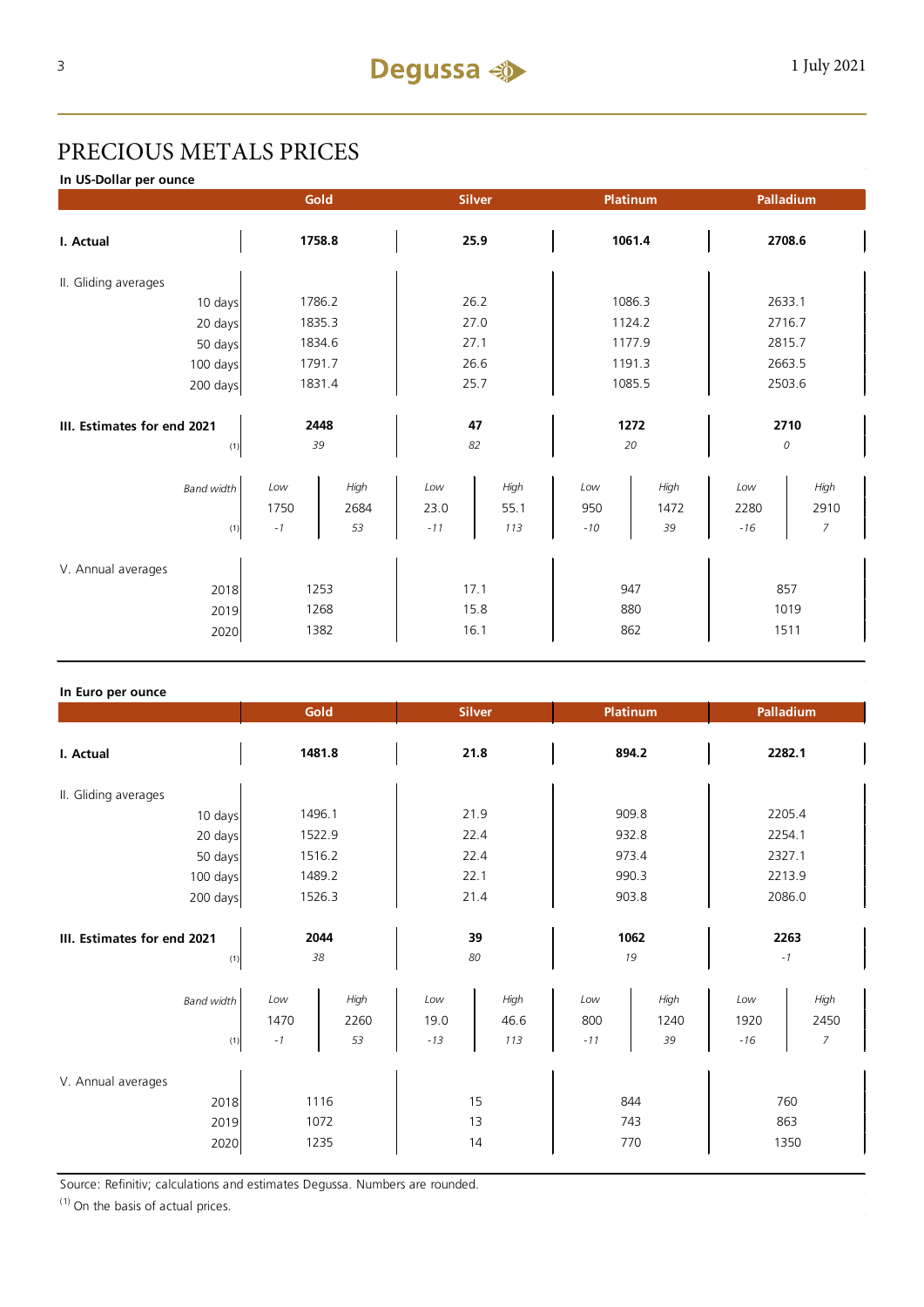## BITCOIN, PERFORMANCE OF VARIOUS ASSET CLASSES

#### **Bitcoin in US dollars**



Source: Refinitiv; graph by Degussa.

#### **Performance of stocks, commodities, FX and bonds**

(a) In national currencies (b) In euro





Source: Refinitiv; calculations by Degussa.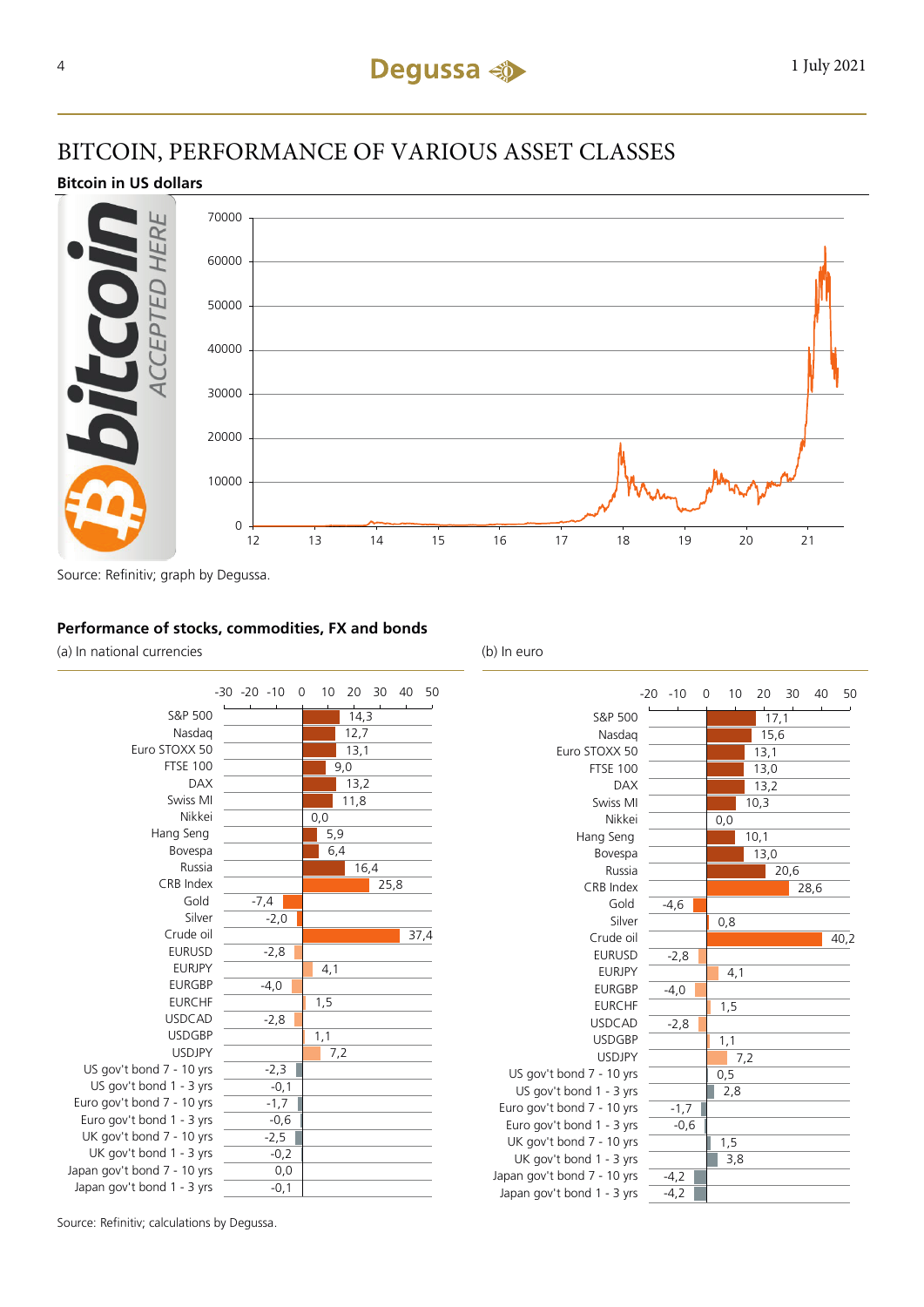#### **Articles in earlier issues of the** *Degussa Market Report*

| <b>Issue</b>      | Content                                                              |
|-------------------|----------------------------------------------------------------------|
| 1 July 2021       | Investors Believing the Impossible, Making the Price of Gold Falter  |
| 17 June 2021      | Gold Against Neglected Risks                                         |
| 2 June 2021       | Gold And Inflation                                                   |
| 20 May 2021       | The Price Correction In The Crypto Space Is Not The End              |
| 6 May 2021        | The Dark Side of the Yield Curve Control Policy                      |
| 22 April 2021     | Bitcoin and the Golden Opportunity                                   |
| 8 April 2021      | On Precious Metal 2021 Price Forecasts                               |
| 25 March 2021     | Money Matters For Gold And Silver Prices                             |
| 11 March 2021     | Interest Rates are to the Price of Gold What Gravity is to the Apple |
| 25 February 2021  | The Dangers Of Digital Central Bank Money                            |
| 11 February 2021  | Gold Is Not In Bubble Territory                                      |
| 28 January 2021   | It Is High Time To Buy Gold And Silver                               |
| 14 January 2021   | The Great Gold And Silver Bull Market Is On                          |
| 17 December 2020  | Gold Against US-Dollar Risk. A Value Proposition                     |
| 3 December 2020   | Keep Your Cool - And Physical Gold And Silver                        |
| 19 November 2020  | It is Going to be Wild. Hold on to Physical Gold                     |
| 5 November 2020   | For In Fire Gold Is Tested                                           |
| 22 October 2020   | The Policy of Inflating Everything, Not Only The Price Of Gold       |
| 8 October 2020    | President Trump Is Good For Gold, Or Isn't He?                       |
| 24 September 2020 | Get Physical With Gold                                               |
| 10 September 2020 | The Inflation Threat And The Case For Gold                           |
| 27 August 2020    | We Need Sound Money To Regain and Defend Our Liberties               |
| 13 August 2020    | Gold And Silver Prices Are Set To Trend Even Higher                  |
| 30 July 2020      | The Big Short In Official Currencies                                 |
| 16 July 2020      | "World Gold Price" Hits A New Record                                 |
| 2 July 2020       | Some Things You Need To Know About Money                             |
| 4 June 2020       | Gold in Times of Economic Crisis and Social Revolution               |
| 20 May 2020       | First the Money Supply Shock, Then the Inflation Shock               |
| 7 May 2020        | Be Aware of What Inflation Really Is                                 |
| 23 April 2020     | The Undesirable Effects of the Corona-Virus Relief Package           |
| 9 April 2020      | The Boom And Bust Theory That Does Not Crash                         |
| 26 March 2020     | With Mega Bail Outs, Governments Are The Big Winners                 |
| 12 March 2020     | The Truth About Money - Past, Present, Future                        |
| 27 February 2020  | Inflation Policy And Its Supporters                                  |
| 13 February 2020  | Gold-ETFs Versus Physical Gold: Difference Matters                   |
| 30 January 2020   | Do Not Think The Era Of Boom And Bust Has Ended                      |
| 23 January 2020   | Bull Markets, No Bubble Markets: Gold And Silver In 2020             |
| 19 December 2019  | The Inflation Sham                                                   |
| 5 December 2019   | Why the Feared Crash Keeps Us Waiting                                |
|                   | $+$ $\overline{D}$ $+$                                               |

The Degussa Marktreport (German) and the Degussa Market Report (English) are available at: **www.degussa-goldhandel.de/de/marktreport.aspx**.